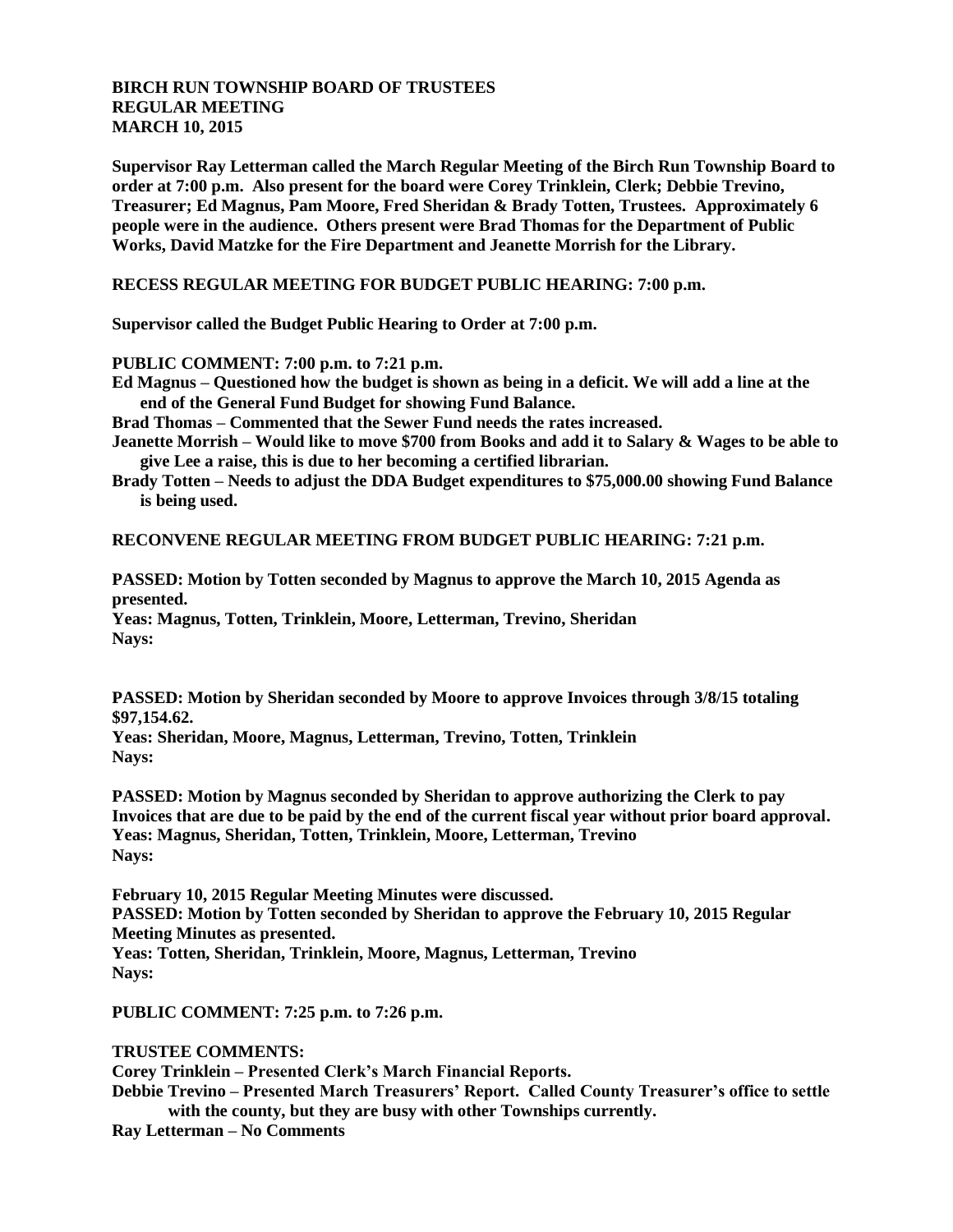**Ed Magnus – No Comments**

**Pam Moore –No Comments**

**Brady Totten – February 23rd there was a DDA meeting where the DDA Police Services Contract was approved and a presentation was given by Mike Szukhent to ask the Township DDA to enter into an agreement for marketing services.**

**Fred Sheridan – No Comments**

## **DEPARTMENT REPORTS:**

- **DPW – Talked to the City of Saginaw and they are working on their 5 year plan, but since their budget year is 3 months later than Birch Run. So he will find out if we will need to adjust our water rates. Last month the Health Clinic had a water leak where Hammer Restoration needed to be called in to clean it out. They are currently getting quotes for the cost of fixing everything. There have been no major issues at the water tower freezing with the weather being so cold. They are planning more training with the Village to prepare for any emergencies.**
- **Fire Dept. – 41 calls last month. Last week there was a training session. 180 Fire Inspections that have been completed so far this year. Would like to hire Jeff Schluckebier as a new Birch Run Township Fire Fighter. The fire truck got back from re-painting and is now in service.**
- **Library – The library is going to be closed tomorrow due to training on the new computer software. Tuesday March 17th is the end of the winter reading program. James Volek will give presentation as an Iditarod Musher and award-winning Birch Run Forensics Team. Since the lights at the front desk of the Library are so dark, Ed has been trying to help get new lights installed to help brighten the area.**

**PASSED: Motion by Sheridan seconded by Magnus to approve hiring Jeff Schluckebier as a new Birch Run Township Fire Fighter. Yeas: Sheridan, Magnus, Totten, Trinklein, Moore, Letterman, Trevino**

**Nays:**

**PASSED: Motion by Magnus seconded by Sheridan to approve replacing the front lighting at the Library at a cost of \$1,424.00 from Jerome Electric to be paid out of Buildings & Grounds. Yeas: Magnus, Sheridan, Totten, Trevino Nays: Trinklein, Moore, Letterman**

**PASSED: Motion by Totten seconded by Sheridan to approve Resolution #2015-03 (2015-16 Budget) as amended. Yeas: Totten, Sheridan, Trinklein, Moore, Magnus, Trevino Nays: Letterman**

**PASSED: Motion by Magnus seconded by Sheridan to approve the WTA Architects Phase One proposal not to exceed \$13,400.00 to complete master planning of the Fire Department & Township Hall site development and floor plans.**

**Yeas: Magnus, Sheridan, Totten, Trinklein, Moore, Trevino Nays: Letterman**

**PASSED: Motion by Trevino seconded by Magnus to approve the 2015-16 Fiscal Year Fire Protection Special Assessment Millage amount was set to 1 mill., pursuant to Act 33 of the Michigan Public Acts of 1951.**

**Yeas: Trevino, Magnus, Letterman, Sheridan, Totten, Trinklein, Moore Nays:**